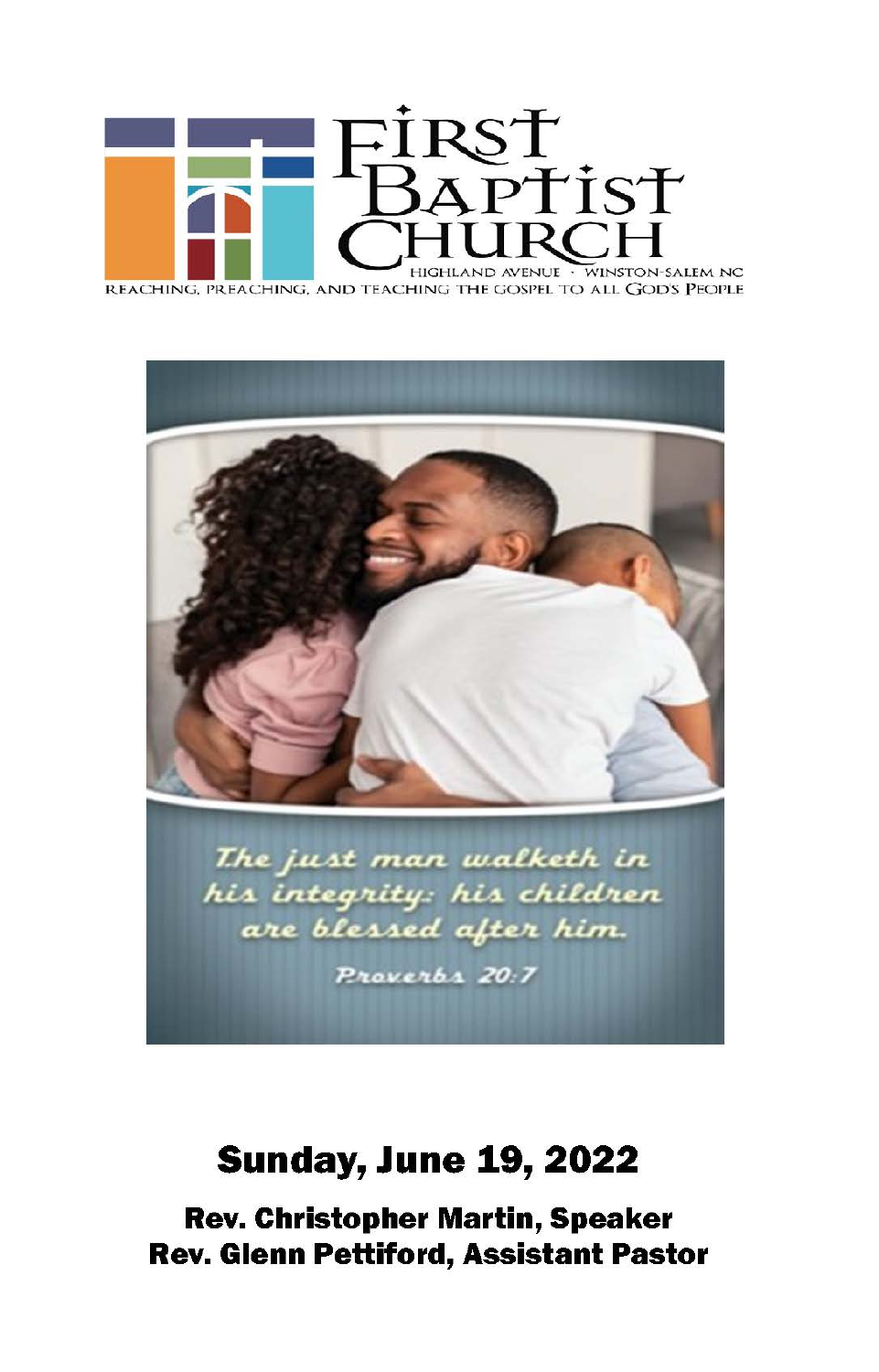**Order of Worship Sunday, June 19, 2022 10:00 a.m.**

**Music for Gathering Choir & Congregation** 

**Call To Worship**

**Pastor:** O send out your light and your truth, let them lead me;

**Congregation:** let them bring me to your holy hill, and to your dwelling.

**All:** Then I will go to the altar of God, to God my exceeding joy; and I will praise you with the harp, O God, my God. *Psalm 43:3-4* 

**Invocation and Lord's Prayer** *Pastor and Congregation*

*Luke 15:11-24 (NIV)*

**Scripture Deacon Larry Watlington** 

**Moments of Inner Reflection** 

**Prayer**

**Father's Day Tribute Maddie Hanes and Evie Hanes**

**Musical Selection** *(1-3 verses) "Faith of Our Fathers"*

**Pastoral Observations**

**Tithes and Offerings**

**Musical Selection**

**MESSAGE Rev. Christopher Martin** *"Open Hearts, Open Arms, Open Doors"*

**Invitation To Discipleship** 

**Closing Remarks & Benediction**

### ADDITIONAL GRADUATE



*Mrs. Mattie Mae Manning Peebles*

Bachelor of Arts Degree - Digital Photography Southern New Hampshire University Mrs. Peebles plans are to show beauty through photography. She is also one of our Gold Star Members

## \*\*\*\*\*\*\*\*\*\*\*\*\*\*\*\*\*\*\*\*\*\*\*\*\*\*\*\*\*\*\*\*\*\*\*\*\*\*\*\*\*\*\*\*\*\*\*\*\*\*\*\*\*\*\*\*\*\*\*\*\*\*\*\*\*\*\*\*\*\*\*\*\*\*\*\*\*\*\*\*\*\*\*\*\*\*\*\*\*\*\*\*\*\*\*\*\*\*\*\*\*\*\*\*\*\*\*\*\*\*

Announcements for the week of June 19, 2022

## **HAPPY FATHER'S DAY!**

**Father's** Day cards from the Youth Ministry are located at the back of the church. Please take one and enjoy your day!

**The** Political Awareness Committee will have a planning meeting Wednesday, June 22, 2022 @ 4:30pm. The involvement of First Baptist Church, Highland Avenue is of utmost importance as hopefully and prayerfully we will be able to be a part of community empowerment of electing our leaders locally, statewide, and federally.

The meeting will be held in the Family Life Center, come one, come all!

The Men's Ministry is asked to meet @ 10:00 am on Saturday, June 25th to clean out things that are no longer needed in the church. If you have a truck, or trailer, please bring it to help with hauling items away.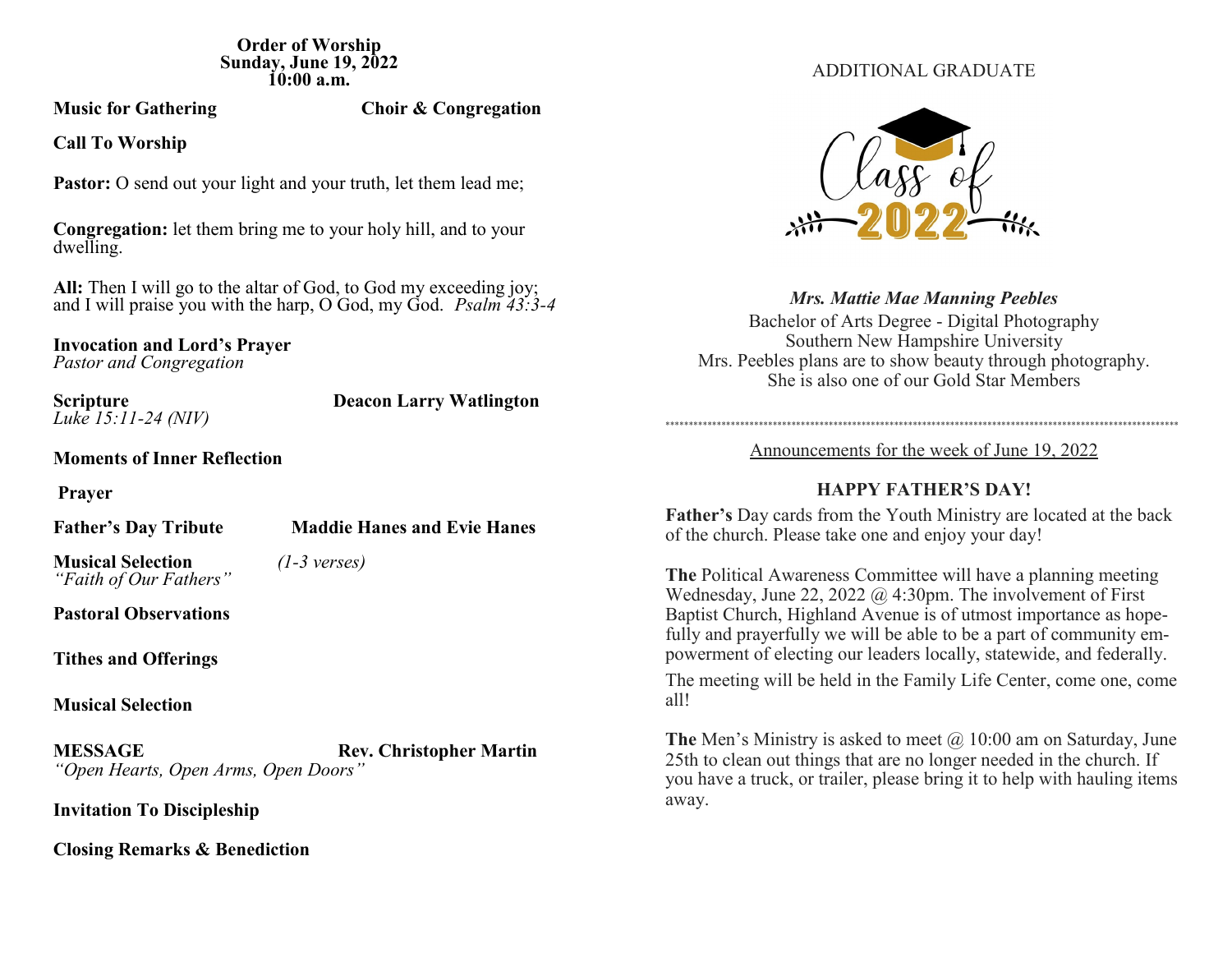$\sim$ 

 $\sim$ 

FAITH AND HOPE





LIFE

Tune: ST. CATHERINE, 8 8 8 8 8 8; Henri Frederick Hemy, 1818-1888